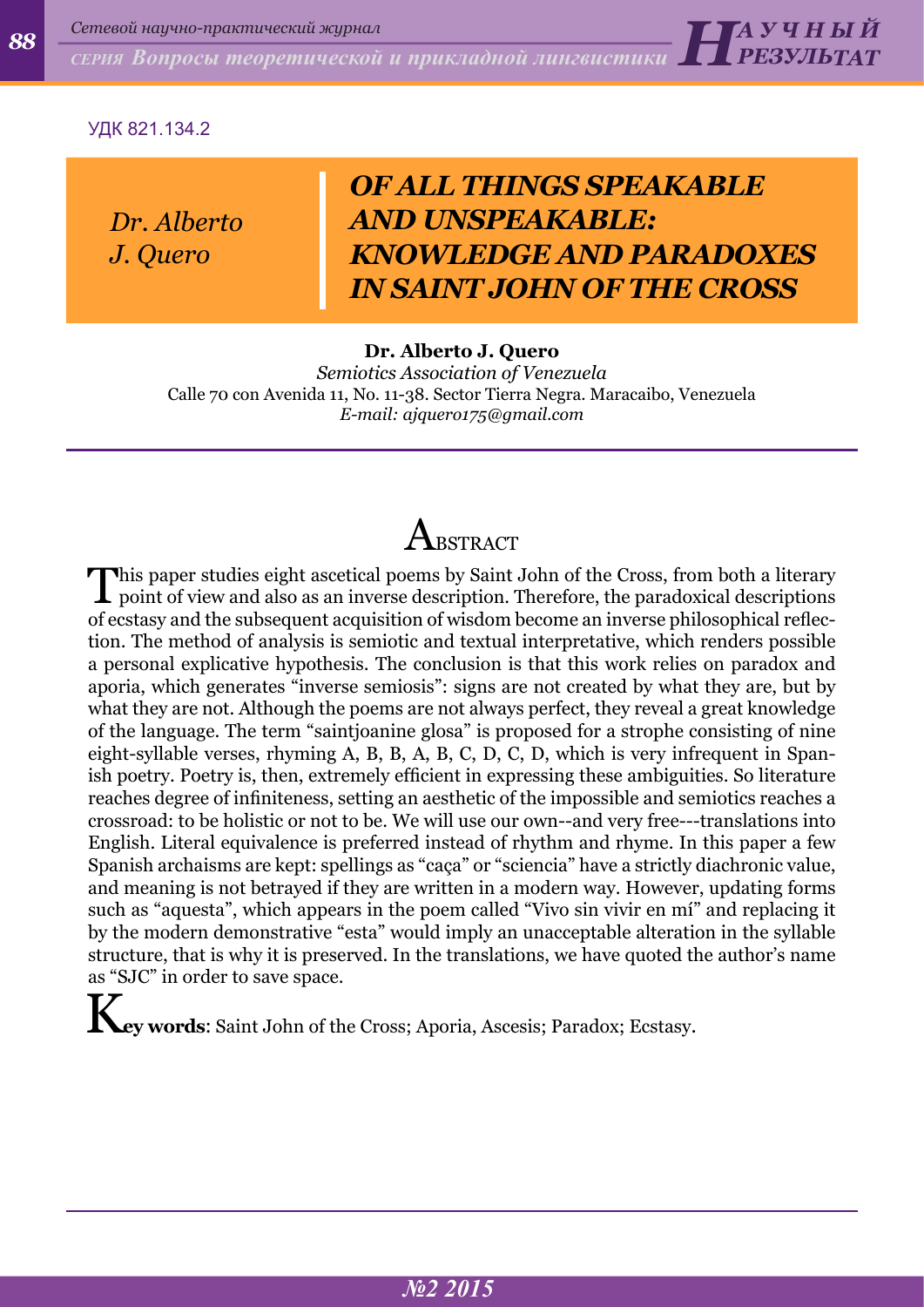# **Introduction**

*Alberto Quero*

Traditional literary theory gives two basic types of poems: lyrical and narrative (Jahn 2003, 3.2). Saint John's texts seem to resist these categories: they are lyrical because of their subjective nature, but they are also narrative. The fact that the "journey" develops itself towards an ethereal place, does not deny the idea of motion and temporality. We can call Saint John's work a spiritual epopee.

From the philosophical point of view, mysticism, (from the Greek *myein* 'to close'), can be understood as the soul's astonishment at its divine basis and the experience of infinitude itself, and as the reflection of this experience as an intent of scientific interpretation. That is the reason why he must content himself with an *aporia*. There is consensus in defining it as "a proposition with no logical end, such as an insuperable logical difficulty" (Ferrater 2000, 34). Müller and Halder (1981) describe the aporia at the last part of problems with multiple favorable solutions. In the poems by Saint John of the Cross, signification derives not from the "positive" attribution of meaning, but precisely from its absence. Saint John ends up defining his spiritual quest as something indefinable. We will dare to call such process as "inverse semiosis". The poet's most important rhetorical resource is "resemantization": the words are given a whole different meaning. Statements like *entender no entendiendo* 'to understand not understanding' convey much more than a mere incongruity: the poet describes something that appears to be completely absurd; however this idea is perfectly comprehensible for a mystic. Kristeva says that the function of the word is to signify, to make sense and to build knowledge: in every possible utterance, a certain truth underlies; therefore, the language relies on a common knowledge for those who speak, listen, write or read. (Kristeva 1972, 64). Saint John's factual knowledge, nevertheless, is one of impossible transmission. In his poetry, the words have a meaning, but a meaning which is impossible in human terms. If it is true that the poet recodes reality, then reality is heterodox itself.

Consequently, Saint John's poetic recoding starts right in the impossible descriptions. In his works, ecstasy is pleasant by what it ultimately is, the union with God. Ecstasy also includes the pleasure of knowing a different reality. This situation is described on the second strophe of *Entreme donde no supe* 'I entered where I knew not': *De paz y de piedad/ era la ciencia perfecta,/ en profunda soledad/ entendida vía recta* 'Of peace and piety / was the perfect science,/ in deep solitude/ was the understood, straight way' (Saint John of the Cross 1991, 56).

Greimas talks about the discourse's 'normal' functioning, in which interpretation and persuasion are linked: interpretation is based on a true knowledge which can be communicated and that the recipient understands it. Therefore, persuasion is very important in the interpretation process (Greimas 1983, 197). As we see, even if Saint John's discourse is perfectly coherent and functional, its content is not: the writer cannot describe what he sees, and the recipient has to verify the experience by himself.

Following Shklovski, Eco says that, in poetry, the disautomatization of language forces to perceive things differently. Besides, semantic continuum can be hypercoded, which generates an excess of expression and contents: there is an aesthetic ambiguity when a deviation in the expression corresponds to an alteration in the contents (Eco 2000, 370). The excessive repetition of the same phrasic segment is one of those deviations in the accepted code patterns; it also increases the information capacity: an ambiguous message becomes auto-reflective. The reader understands that the text is more uncertain than what it seems; the text communicates many things at the same time, it generates its multiple senses due to the free unshackling of semiotic mechanisms (Eco 2000, 378). If this is true, then the author's work is meaningful because of that alteration of contents itself and not just because of its formal perfection. These poems not only de-automatize language, but even reality: only through an astonishing language we can describe an astonishing situation, such as spirituality. In fact, rational knowledge is limited, for it uses lineal thought; but mystical knowledge results from a direct experience which surpasses the intellectual and the sensorial: according to the mystics, sensorial reality can be well perceived but not revealed or communicated through reasoning and common language. Mystical path is, hence, very evasive and not accessible to common knowledge and experience (Spavieri 2005, 30). The obvious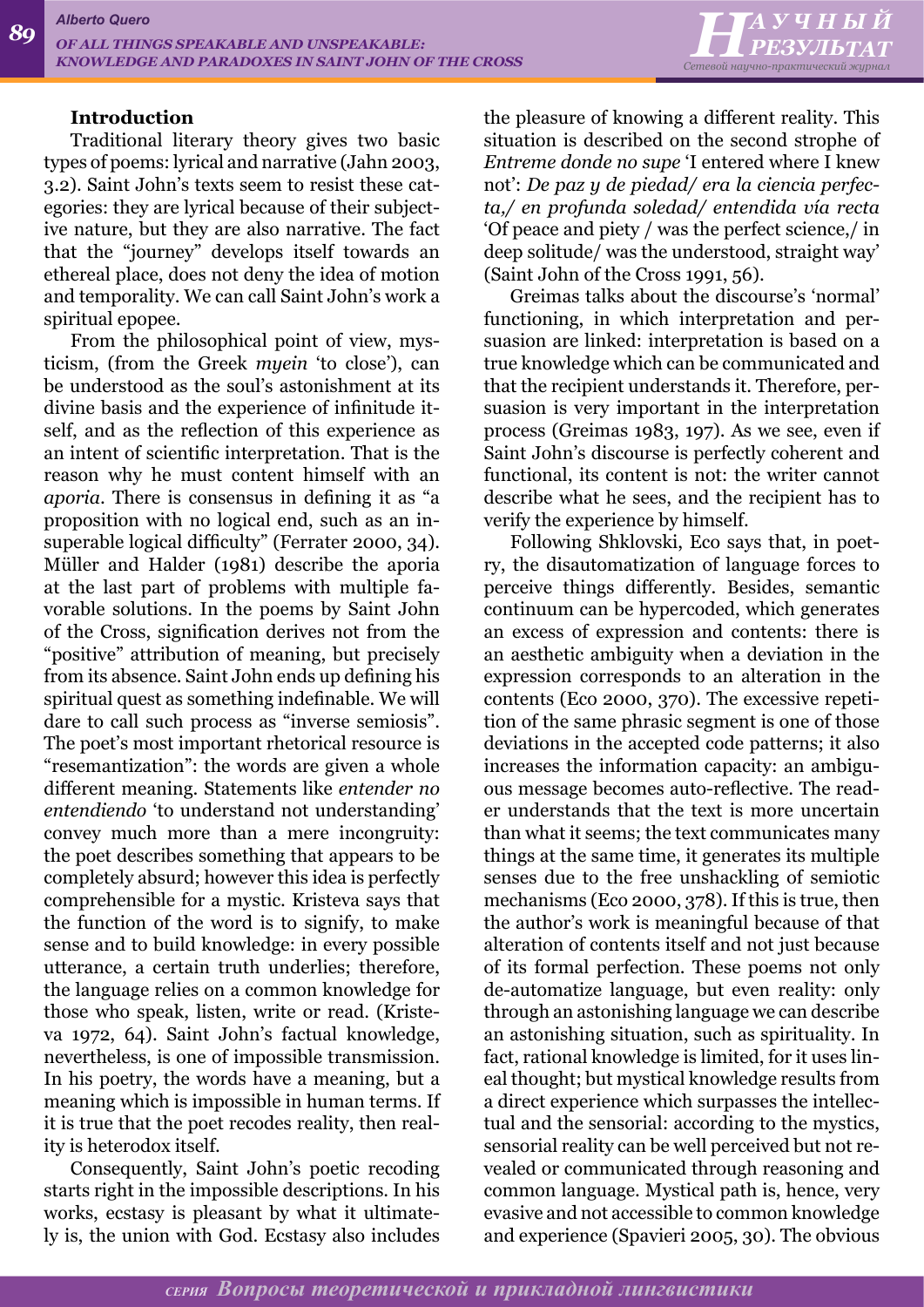

result is the paradox of the ineffable. The mystic achieves an absolute combination of knowledge and happiness. It does not matter matters if the expressive capacity diminishes … a poet like ours shows us there is no other way.

### 1. Paradox: The Impossible Rep**resentation**.

According to the author, in order to reach ecstasy and knowledge, we must face two great paradoxes. The first one would happen before the ecstasy: life is death and death is not what it seems. The second paradox would happen when the soul tries to obtain the ecstasy and once it has been reached: describing the indescribable.

#### **1.2 Previous paradox**

In this case, reality is recoded by assigning opposed semantic values to the terms life and death. Life is death, for it delays the union of God and the human soul. And death is ecstasy, for it makes that union possible. Three poems convey this idea:

### **a. "Por toda la hermosura" (For all beauty)**

Spanish poetry knows well the *glosa*, a strophe in which every verse of the initial tercet (an eight-syllable rhyming X, A, A) functions as a coda for the following strophes. Both the number of verses and the rhyme may vary. The structure of this text is always the same; in the first four or six verses the author sets the poem's mood: he describes a situation that the world comfortably accepts. But in the following two or four verses the poet proposes a variation of the header's last verse and redefines everything. The first three strophes set the poem's philosophical mood. Let us quote the first one:

| Sabor de bien, que es finito, /lo más que     | 'Flavor of good, which is finite/ the most             |
|-----------------------------------------------|--------------------------------------------------------|
| puedellegar/escansarelapetito/yestragar       | that it can reach/ is to tire the appetite /           |
| el paladar. / Y así, por toda dulzura / nunca | and destroy the palate/ So, for all sweet-             |
| yo me perderé, /sino por un no sé qué /que    | ness / I will never lose myself, / but for an          |
| se halla por ventura (SJC 1991, 59).          | unknown <sup>1</sup> thing / that is found by venture' |

The other six strophes imply an audience, expressed in a *vosotros*. So, there is a pedagogic tone; it develops the central premise and is summarized in the last strophe:

Addressing to a hypothetical audience is a very old resource in Spanish poetry: it is already present in the *Poem of Mío Cid*. In fact, in ancient times, the fundamental way of literary communication was the public reading or declamation; lyrical poems were sung and epopees were recited (Genette 1970, 55). This means that the text could be both read and performed.

The poem's philosophical core is the duality between the world and the spirit. The word *ventura* 'venture' does not seem casual. Its obvious meaning is *joy*; but it also means *risk,* and *chance* (Dictionary of the Spanish Royal Academy 2013). Therefore, we notice a phonetic resemblance between the word *ventura* and the word *aventura*

'adventure'. From the Middle Ages on, semantic games with the word *ventura* were not strange in Spanish poetry. Later on, the ineffable realities will appear again: "un no sé qué que se halla por ventura" (whose meaning we have already seen) renders to something unnamed but sublime. The paradox consists of this: worldly pleasures are spiritually harmful. What is really tasty is something that does not even have a name and is obtained perilously.

### **b. "Sin arrimo y con arrimo" (Farther and closer)**

Nine-verse *glosas* are not so common; other types of *glosas*, which may have a different number of verses, are more frequent. Up to the XV century, authors such as Manrique, or Guevara

*<sup>1</sup> Un no sé qué* is a periphrasis which literally means 'an I-don't-know-what'.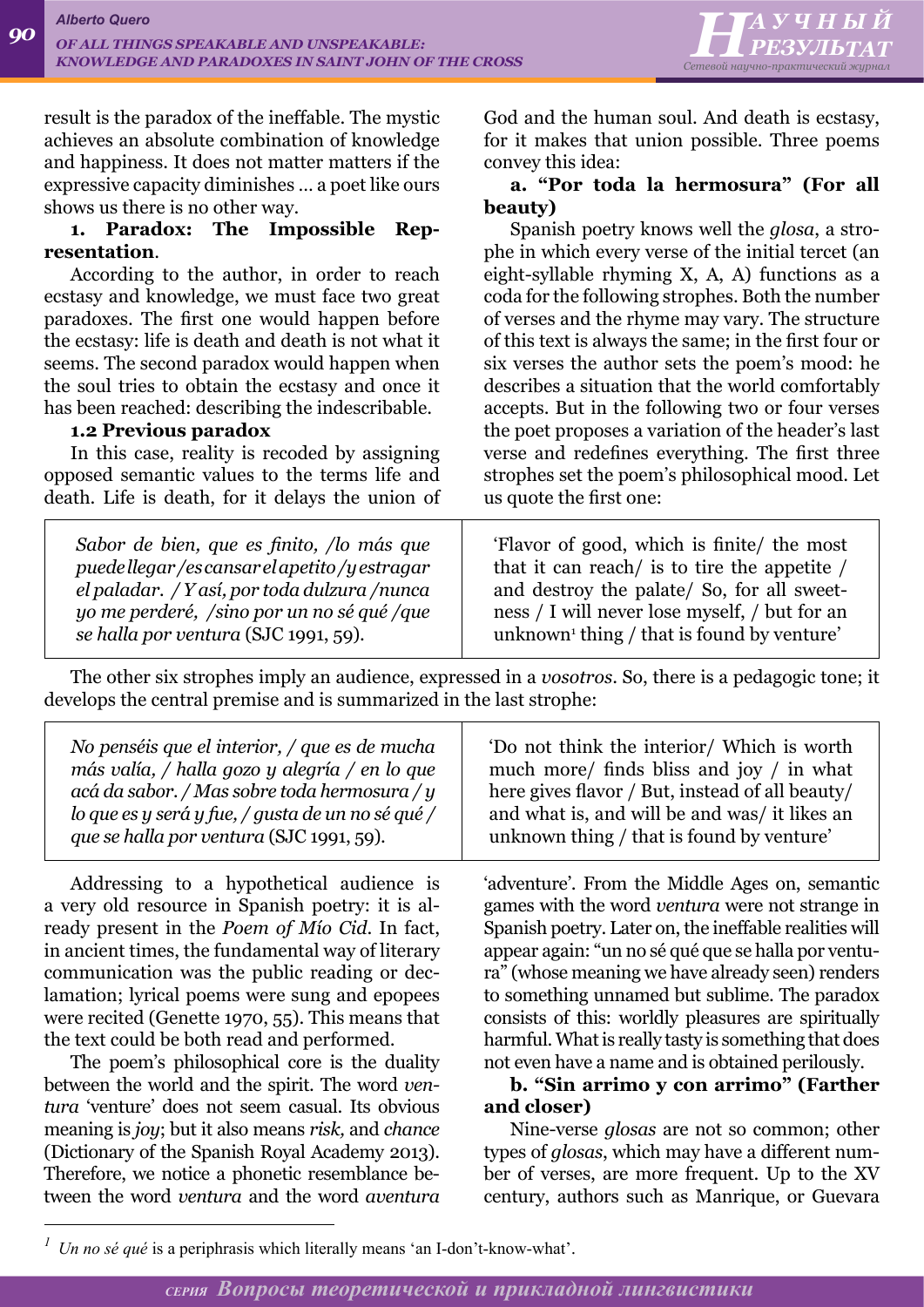

| had written poems called esparsas or canciones.                                                                                                                                                                                                                                                                                                                                                    | D. Therefore, we propose the term "saintjoanine"                                                                                                                                                                     |
|----------------------------------------------------------------------------------------------------------------------------------------------------------------------------------------------------------------------------------------------------------------------------------------------------------------------------------------------------------------------------------------------------|----------------------------------------------------------------------------------------------------------------------------------------------------------------------------------------------------------------------|
| But these compositions did not have a theologi-                                                                                                                                                                                                                                                                                                                                                    | glosa" for this very unusual rhyme pattern. The                                                                                                                                                                      |
| cal theme, but a rather gallant one; besides, their                                                                                                                                                                                                                                                                                                                                                | entire poem is sustained on oppositions. There is                                                                                                                                                                    |
| rhyme pattern was -almost invariably- ABBAC-                                                                                                                                                                                                                                                                                                                                                       | a profoundly teleologic sense, which is expressed                                                                                                                                                                    |
| DCDC or ABBACDDCC. In this poem, however,                                                                                                                                                                                                                                                                                                                                                          | on the first verses. The first two strophes explain                                                                                                                                                                  |
| the rhyme is extremely rare: A, B, B, A, B, C, D, C,                                                                                                                                                                                                                                                                                                                                               | the contradiction between the world and the soul.                                                                                                                                                                    |
| Mi alma está desasida / de toda cosa criada / y                                                                                                                                                                                                                                                                                                                                                    | 'My life is detached / from all created things /                                                                                                                                                                     |
| sobre sí levantada. / Y en una sabrosa vida / sólo                                                                                                                                                                                                                                                                                                                                                 | and stands up on itself / And in a delightful life/                                                                                                                                                                  |
| en su Dios arrimada $() / Y$ aunque tinieblas                                                                                                                                                                                                                                                                                                                                                      | only to its God it approaches/  And although                                                                                                                                                                         |
| padezco/ en esta vida mortal / no es tan crecido                                                                                                                                                                                                                                                                                                                                                   | obscurity I suffer / in this mortal life/ my evil is                                                                                                                                                                 |
| mi mal, / porque, si de luz carezco / tengo vida                                                                                                                                                                                                                                                                                                                                                   | not so big / for, if I lack of light / I have celestial                                                                                                                                                              |
| celestial (SJC 1991, 54).                                                                                                                                                                                                                                                                                                                                                                          | life'.                                                                                                                                                                                                               |
| The semantic game between light and shad-<br>ows appears again. This time, the poet recodes<br>traditional meanings: darkness is "the ultimate<br>expression of ineffable things, which eyes cannot<br>perceive and the mystic cannot distinguish from<br>dazzling light", an idea which tries to capture                                                                                          | in words the confluence of the opposites in the<br>soul's innermost core (Biedermann 1996, 93).<br>Consolidating the poem's teleological sense, the<br>third strophe resolves the contradiction previ-<br>ously set: |
| Hace tal obra el amor / después que le conocí, / que                                                                                                                                                                                                                                                                                                                                               | 'Such work love makes / after I knew it/ that if                                                                                                                                                                     |
| si hay bien o mal en mí / todo lo hace de un sabor                                                                                                                                                                                                                                                                                                                                                 | there is good or evil in me / it makes all taste                                                                                                                                                                     |
| / y al alma transforma en sí. / Y, así, en su llama                                                                                                                                                                                                                                                                                                                                                | the same / and it transforms the soul in itself. /                                                                                                                                                                   |
| sabrosa / la cual en mí estoy sintiendo / apriesa,                                                                                                                                                                                                                                                                                                                                                 | So, in its delightful flame / which I feel inside of                                                                                                                                                                 |
| sin quedar cosa / todo me voy consumiendo (SJC                                                                                                                                                                                                                                                                                                                                                     | me / quickly, without any remain / I consume                                                                                                                                                                         |
| $1991, 54$ ).                                                                                                                                                                                                                                                                                                                                                                                      | myself completely'                                                                                                                                                                                                   |
| The terms life and death become paradoxical.<br>The poet thinks that earthly life is unbearable,<br>for the union with God is delayed. Death will lead<br>to something better: eternal life, the only infinite<br>and true. The soul must meet God in another<br>plane; the soul must come close (arrimarse)<br>to God's love, which is described by another<br>contradiction: 'delightful flame'. | c. "Vivo sin vivir en mí" (I live without<br>living in me).<br>In this <i>glosa</i> , the last two verses are paired,<br>rhyming in -ero. The seventh and eight strophes<br>are the core of the poem:                |
| Sácame de aquesta muerte, / mi Dios, y dame                                                                                                                                                                                                                                                                                                                                                        | 'Take me out of this death, / my God, and give                                                                                                                                                                       |
| la vida;/ no me tengas impedida/ en este lazo                                                                                                                                                                                                                                                                                                                                                      | me life; / do not have me constrained/ in this                                                                                                                                                                       |
| tan fuerte; / mira que peno por verte / y mi                                                                                                                                                                                                                                                                                                                                                       | so tight bond; / see how I suffer willing to see                                                                                                                                                                     |
| mal es tan entero / que muero porque no                                                                                                                                                                                                                                                                                                                                                            | you/ and my pain is so terrible/ that I die be-                                                                                                                                                                      |
| muero / Lloraré mi muerte ya / y lamentaré                                                                                                                                                                                                                                                                                                                                                         | cause I do not die/ I will cry my death now /                                                                                                                                                                        |
| mi vida / en tanto que detenida/ por mis                                                                                                                                                                                                                                                                                                                                                           | and I will lament my life / for stopped/ due to                                                                                                                                                                      |
| pecados está. / iOh, mi Dios! ¿cuándo será/                                                                                                                                                                                                                                                                                                                                                        | my sins it is. $/ O$ , my God!, when will it be $/$ that                                                                                                                                                             |
| que yo diga de vero / vivo ya porque no                                                                                                                                                                                                                                                                                                                                                            | I may for real say / I live now because I do not                                                                                                                                                                     |
| muero. (SJC 1991, 50).                                                                                                                                                                                                                                                                                                                                                                             | die?'                                                                                                                                                                                                                |
| Despite the author is a man, we find feminine                                                                                                                                                                                                                                                                                                                                                      | soul finds that life without God is intolerable,                                                                                                                                                                     |
| participles, for the narrator of the poem is the                                                                                                                                                                                                                                                                                                                                                   | and wishes it all to end in order to go to Heaven.                                                                                                                                                                   |
| soul, which is a feminine word in Spanish: alma,                                                                                                                                                                                                                                                                                                                                                   | Again, the teleological idea: everything will be                                                                                                                                                                     |
| 'soul'. As it happens in the previous poem, the                                                                                                                                                                                                                                                                                                                                                    | solved at the end, when the true happiness can                                                                                                                                                                       |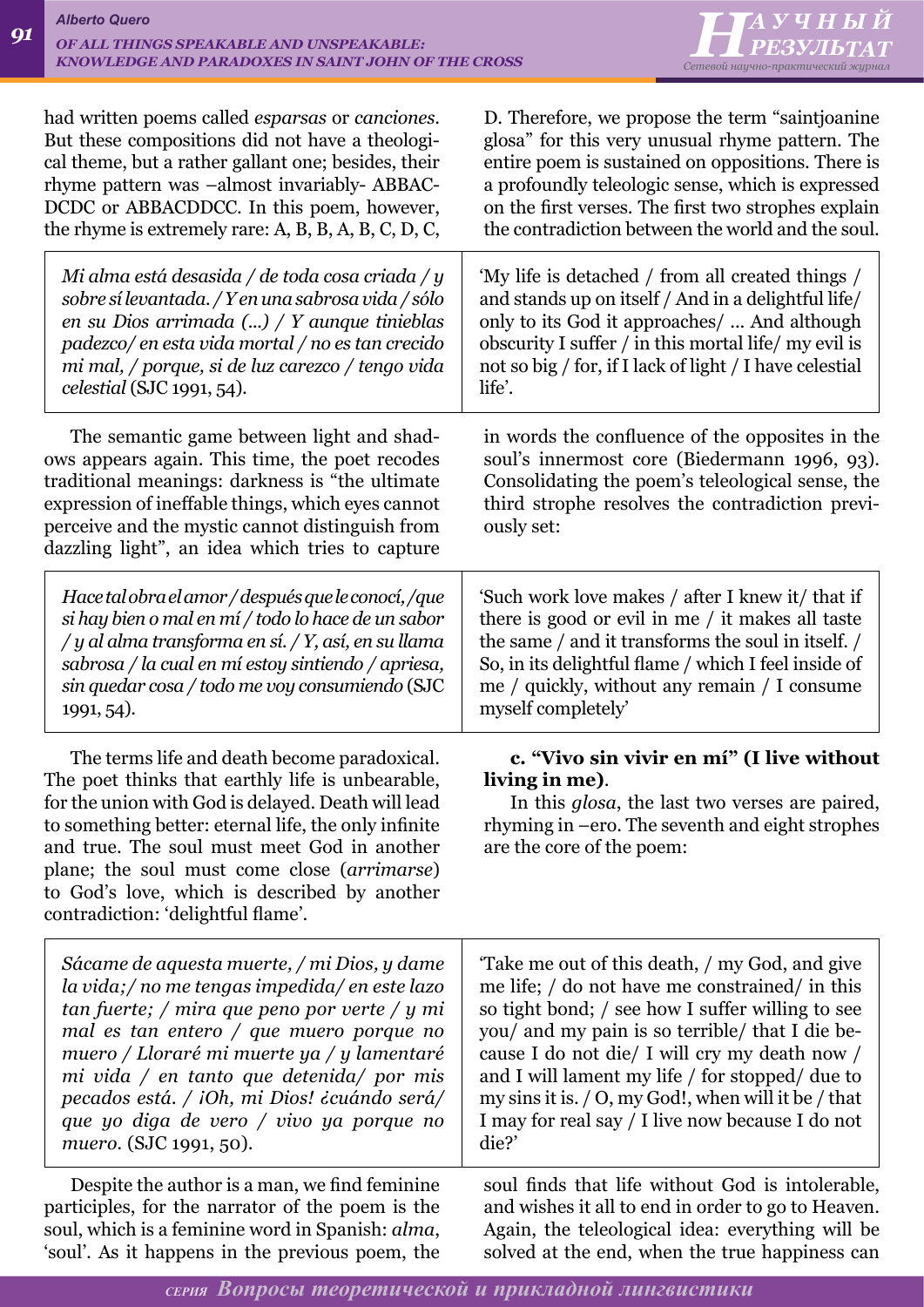

be reached. We may deduce a connection with Saint Francis of Assisi: the well-known "Prayer for peace" ends saying "dying in You [God] we are born to eternal life"

## **d. "Para venir a gustarlo todo" (To come and taste it all)**

 This poem has an uneven syllable structure, but the rhyme is perfectly consonant. This poem is the most paradoxical of all. From the first pair of verses on, the poet describes the irreductible conflict the mystic must face: *Para venir a gustarlo todo / no quieras tener gusto en nada* 'to come and taste it all / do not want to enjoy anything' (SJC, 1993, 89). There is a key expression, founded on a semantic game. Spanish verb *gustar* means 'to taste,' but also 'to like.' Therefore, it conveys a double signification: in order to experience, we must forget earthly pleasures. Noun *todo* 'all' alludes unity. For the spirit, joy and wholeness are the same thing. The expression *no tengas gusto en nada* 'you must not have pleasure in anything' implies the denying of the world and its links. At the end, the dramatic core appears. It follows the same both the logical and the formal patterns the aforementioned verse had set:

| Para venir a donde no sabes / has de ir por<br>donde no sabes; / para venir a lo que no po-<br>sees / has de ir por donde no posees; / para<br>venir a lo que no eres / has de ir por donde no<br>eres (SJC 1993, 89). | 'Take me out of this death, / my God, and give me<br>life; / do not have me constrained/ in this so tight<br>bond; / see how I suffer willing to see you/ and<br>my pain is so terrible/ that I die because I do not<br>die/ I will cry my death now / and I will lament<br>my life / for stopped/ due to my sins it is. / O, my<br>God!, when will it be / that I may for real say / I<br>live now because I do not die?' |
|------------------------------------------------------------------------------------------------------------------------------------------------------------------------------------------------------------------------|----------------------------------------------------------------------------------------------------------------------------------------------------------------------------------------------------------------------------------------------------------------------------------------------------------------------------------------------------------------------------------------------------------------------------|
| This text has an evident Christian basis: the                                                                                                                                                                          | of the ineffable. Four poems fall in this category.                                                                                                                                                                                                                                                                                                                                                                        |
| idea of self negation appears in Matthew 8:34                                                                                                                                                                          | There are two thematic possibilities: (1) poems                                                                                                                                                                                                                                                                                                                                                                            |
| and in Luke 9:23. Self-denying is proposed                                                                                                                                                                             | which talk about the "journey" (the process which                                                                                                                                                                                                                                                                                                                                                                          |
| even in the ontological level: stop being what                                                                                                                                                                         | leads the soul to the contemplation of divinity).                                                                                                                                                                                                                                                                                                                                                                          |
| one is and walking a path where one is nothing.                                                                                                                                                                        | And (2) poems which talk about the "arrival"                                                                                                                                                                                                                                                                                                                                                                               |
| Worldly safety must be abandoned in order to                                                                                                                                                                           | (ecstasy itself and what makes indescribable).                                                                                                                                                                                                                                                                                                                                                                             |
| reach an unknown but transcendent reality, one                                                                                                                                                                         | a. "Tras un amoroso lance" (After a                                                                                                                                                                                                                                                                                                                                                                                        |
| which words cannot properly describe.                                                                                                                                                                                  | loving affair).                                                                                                                                                                                                                                                                                                                                                                                                            |
| 2 Posterior Paradox                                                                                                                                                                                                    | The poems talks about the journey. The first                                                                                                                                                                                                                                                                                                                                                                               |
| Posterior paradox is the most meaningful of                                                                                                                                                                            | strophe takes the idea of revelation through                                                                                                                                                                                                                                                                                                                                                                               |
| the two kinds. This one introduces the problem                                                                                                                                                                         | subjectivity rather than reason:                                                                                                                                                                                                                                                                                                                                                                                           |
| Para que yo alcance diese / a aqueste lance                                                                                                                                                                            | 'In order for me to reach / this divine affair/                                                                                                                                                                                                                                                                                                                                                                            |
| divino / tanto volar me convino / que de vista                                                                                                                                                                         | flying was so convenient for me/ that I should                                                                                                                                                                                                                                                                                                                                                                             |
| me perdiese. $/Y$ , con todo, en este trance / en el                                                                                                                                                                   | be out of sight/ Yet in this trance / I lacked                                                                                                                                                                                                                                                                                                                                                                             |
| vuelo quedé falto / mas el amor fue tan alto /                                                                                                                                                                         | flight / but love was so high / that I caught the                                                                                                                                                                                                                                                                                                                                                                          |
| que le di a la caza alcance (SJC 1991, 52).                                                                                                                                                                            | prey.'                                                                                                                                                                                                                                                                                                                                                                                                                     |
| Ordinary judiciousness is insufficient if we                                                                                                                                                                           | lessen itself in order to fly. With this first paradox,                                                                                                                                                                                                                                                                                                                                                                    |
| want to reach the ultimate joy and wisdom. The                                                                                                                                                                         | he achieves dramatic expressiveness: the more                                                                                                                                                                                                                                                                                                                                                                              |
| cause that leads to knowledge was ineffable in                                                                                                                                                                         | one wishes to know God through habitual                                                                                                                                                                                                                                                                                                                                                                                    |
| 'Por toda la hermosura", but in this poem has                                                                                                                                                                          | ways, the more difficult such task becomes. It                                                                                                                                                                                                                                                                                                                                                                             |
| a name: love. Mancho (2012) says the image                                                                                                                                                                             | is necessary, to abandon that purpose and to                                                                                                                                                                                                                                                                                                                                                                               |
| of flight, frequent in Christian symbolism, is                                                                                                                                                                         | think of contemplation as the sole way to reach                                                                                                                                                                                                                                                                                                                                                                            |
| associated with the axis of verticality; so the ideas                                                                                                                                                                  | God. The ecstasy-knowledge is only acquired                                                                                                                                                                                                                                                                                                                                                                                |
| high and low are opposed, they have different                                                                                                                                                                          | when the earthly ego is annihilated. The second                                                                                                                                                                                                                                                                                                                                                                            |
| mystical and moral connotations. Surprisingly,                                                                                                                                                                         | strophe deepens in that idea: the "conquest" is                                                                                                                                                                                                                                                                                                                                                                            |
| the author inverts the meaning: the soul must                                                                                                                                                                          | made in the dark, and it is the result of love:                                                                                                                                                                                                                                                                                                                                                                            |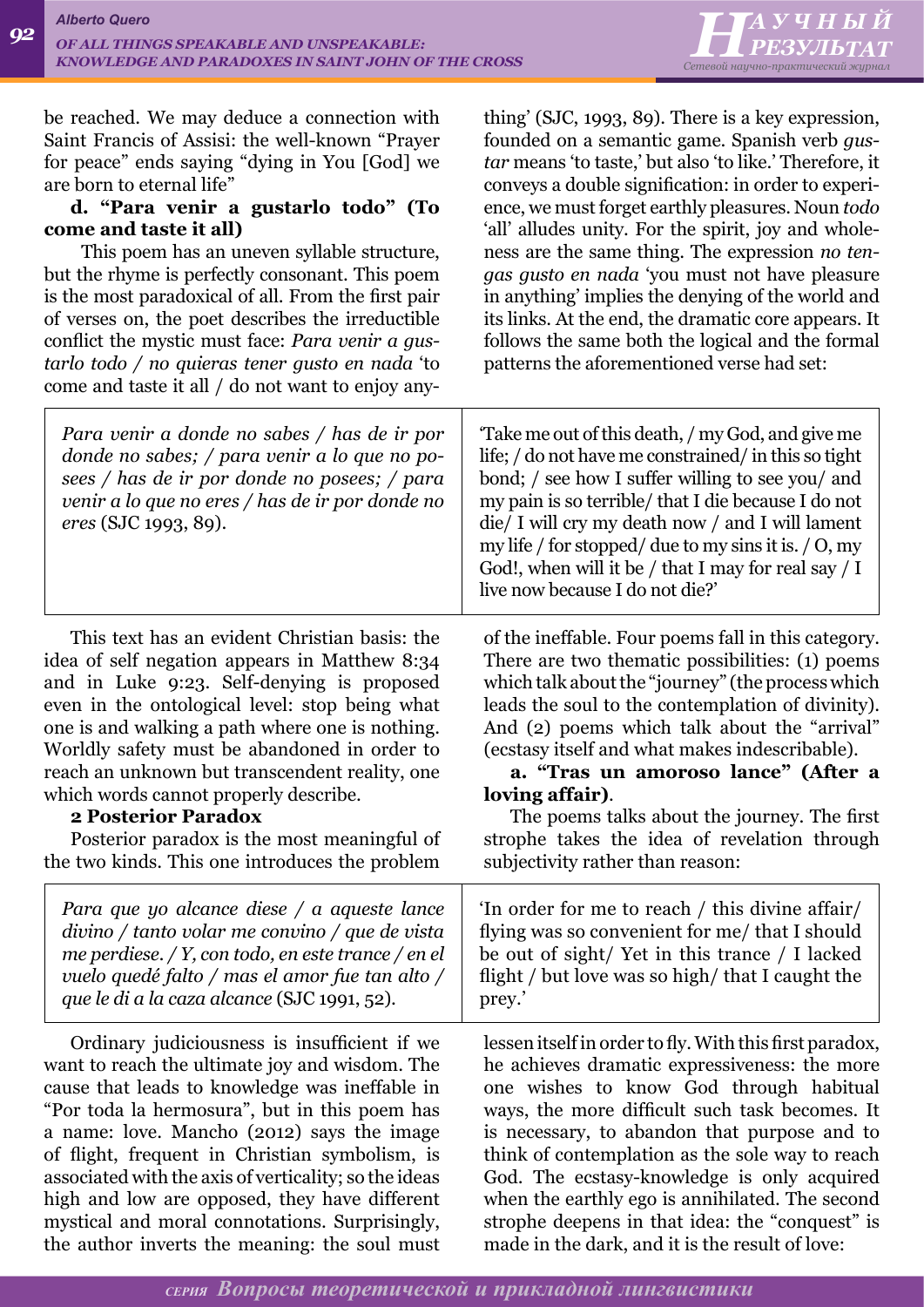

*Cuanto más alto subía / deslumbróseme la vista / Y la más fuerte conquista / en oscuro se hacía. / Mas, por ser de amor el lance, / di un ciego y oscuro salto / y fui tan alto, tan alto / que le di a la caza alcance / Cuanto más alto llegaba / de este lance tan subido<sup>1</sup> , / tanto más bajo y rendido / abatido me hallaba. / Dije: no habrá quien alcance. / Y abatime tanto, tanto / que fui alto, tan alto / que le di a la caza alcance* (SJC 1991, 52).

Darkness is here a sign of intimacy; and blindness is a sign of the unconditional. Therefore, two semantic recodings are produced, and a euphoric emphasis is added: in order to attain the ecstasy-knowledge, love must be unrestricted. This idea will be developed in the third strophe, almost a replica of the previous one. The terms related to elevation are associated to spiritual realities, which can be obtained only after a big effort; the terms associated with

*Por una extraña manera / mil vuelos pasé de un vuelo2 / porque esperanza de cielo / tanto alcanza cuanto espera. / Esperé solo este lance / y en esperar no fui falto, / pues fui tan alto, tan alto / que le di a la caza alcance* (SJC 1991, 52).

The poet talks three times about catching a prey. Number three has a profound meaning: it represents the triad, the synthesis and the perfection; that is why number three represents the Most Holy Trinity within the Christian symbolism (Biedermann 1996, 327). The first three strophes have the same structure: the poet talks about a flight (a rational attempt to comprehend) which is in vain. But the soul obtains its goal through a subjective element. In the first strophe, that element has been called "love," in the second one it has been called "blind love" and in the third strophe it is expressed in the idea of lessening. The "blind flight" could well be a predecessor of Kierkegaard's "leap of faith."

'As I soared more / my sight was blinded / And the toughest conquest / in the dark was made / But, being of love the affair/ I took a blind and obscure jump / and I soared so high, so high / that I caught the prey/ The higher I arrived / in this elevated affaire/ the lower, the more surrendered/ and lessened I found myself / I said: there will not be anyone able to reach / And I lessened myself so much / that I soared so much, so much / that I caught the prey.'

descending refer to spiritual desolation. There is a paradox, it is almost impossible to represent by other means different to poetry: to lower oneself in order to soar.

In the second strophe, another paradox is produced: This paradox is also teleological: waiting to receive. The soul must wait in order to acquire and "pass a thousand flights in a single flight": it is the ultimate attempt to get what one seeks and cancel all the previous labors

'By a strange way / a thousand flights I quickly flew / because the hope for Heaven / the more it reaches the more it waits. / I waited alone in this trance / and I lacked not waiting / for I went so high, so high, / that I caught the prey.'

#### **b. "Noche oscura" (Dark night)**.

This poetic structure is called *lira*. The first two strophes (which virtually clone one another) establish the prolegomena of revelation: it is night time, everything is silent and dark. And idea is developed through two repetitive elements: (1) in both strophes, the third verse is a vocative interjection, and (2), the last verse emphasizes the space of quietness. Third and fourth strophes recount the discovery of inner light and how it guides the narrator to find an anonymous character in an unnamed place. The four final strophes clearly define the ecstasyknowledge. The dramatic core is:

*¡Oh, noche que guiaste! / ¡Oh, noche amable más que la alborada!/… Quedeme y olvideme, / el rostro recliné sobre el Amado. / Cesó todo y dejeme / dejando mi cuidado / entre las azucenas olvidado* (SJC 1991, 92). 'O night, that guided [me]! / O night, more lovely than dawn! /… I stayed and forgot about myself, / the visage I reclined on The Loved One / Everything ceased and I abandoned myself / leaving my concerns/ forgotten among the lilies'

Another semantic game: Spanish word *subido* means both "high" and "important".

A word game which is impossible to translate: Spanish word *vuelo* means *flight*. But the popular expression *de un vuelo* (lit., "in a single flight") means *quickly* and *effortlessly*.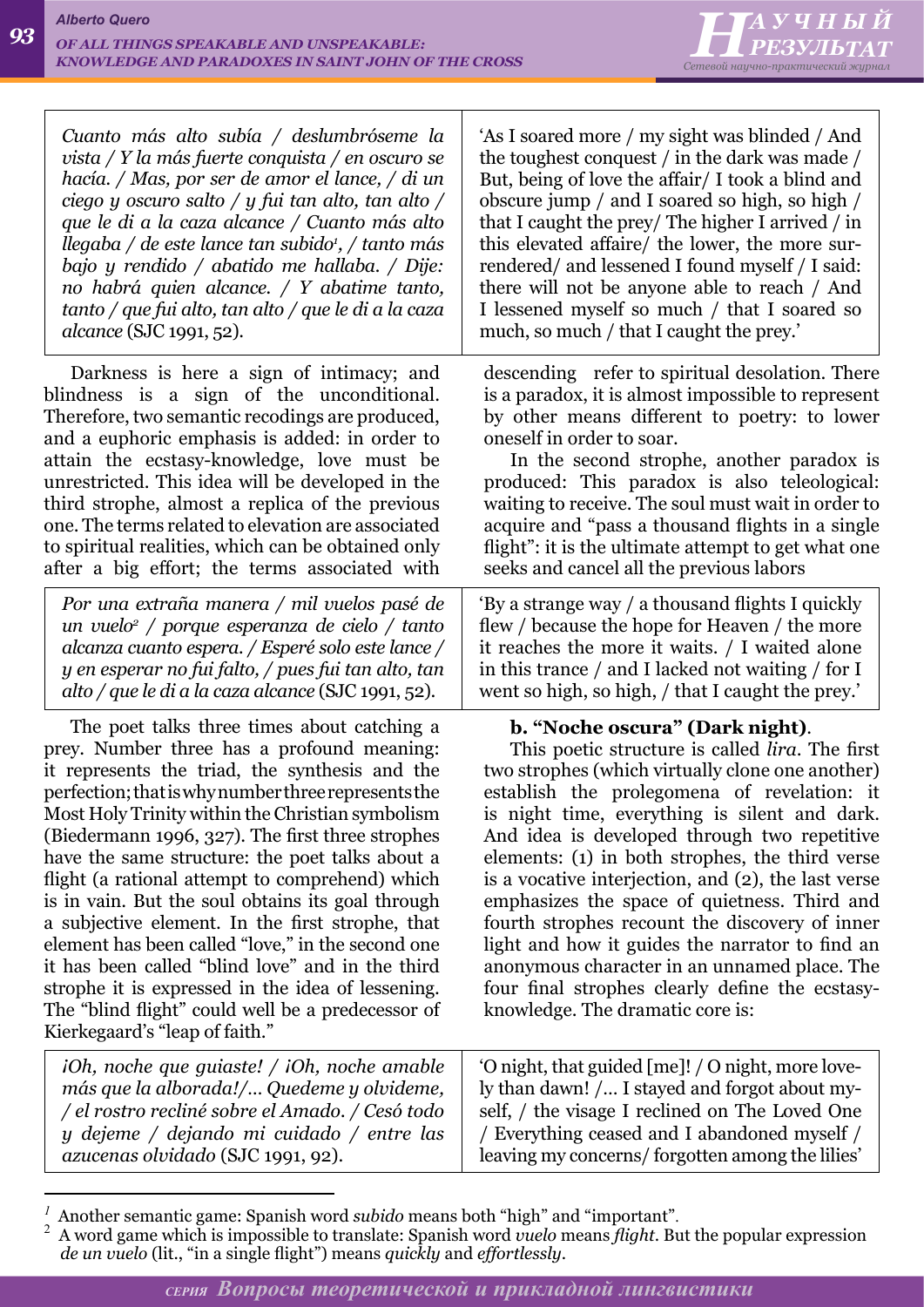that cleared the night.' Besides setting a relation with the height, where Divinity dwells, the cloud is a "paradoxical image which tries to capture with words the confluence of the opposites in the

Another theme reappears: the elimination of ego in order to be worthy of knowledge: *quien se supiere vencer / con un no saber sabiendo /* 

bottom of being" (Biedermann 1996, 337).



| The tone is openly mystical and there could            | contrast is also meaningful: while the outside      |
|--------------------------------------------------------|-----------------------------------------------------|
| be some esoterical allusion in the metaphor            | (tangible world) is inert and passive, the world of |
| of the "secret scale". There is an unequivocal         | feelings is alive and shiny. Secondly, semiosis of  |
| contrast between the night-time darkness and           | spirituality appears once more: the "other", the    |
| the lighting within the narrator's soul. In the two    | one whom is to be met, lacks a name; nonetheless    |
| first strophes, we find the image of the house. If     | he is well known by the narrator.                   |
| it could well mention a real house, this image         | c. "Entreme donde no supe" (I entered               |
| has strong connotations: it is a "symbol of man        | where I knew not).                                  |
| himself, who has found his enduring place in           | Another <i>glosa</i> which opens with a tercet      |
| cosmos" (Biedermann 1996, 93).                         | (eight-syllable rhyming X, A, A), whose last        |
| In the third and fourth strophe there are              | verse will repeat itself as a refrain. This lengthy |
| many paradoxes. Firstly, the antinomy between          | text develops a central premise: the access to      |
| external darkness and inner light is set, being        | the divine. In the first strophe, the "journey" is  |
| the latter a metphor of faith. The chromatic           | settled on                                          |
| Yo no supe donde entraba, / pero cuando allí           | 'I knew not where I entered / but when I saw        |
| me vi, / sin saber dónde me estaba / grandes           | myself there / without knowing where I was/         |
| cosas entendí. / No diré lo que sentí, / que me        | big things I understood/ I will not say what        |
| quedé no sabiendo / toda ciencia trascendiendo         | I felt:/ that I ended up knowing / all science      |
| $(SJC 1991, 56)$ .                                     | transcending.'                                      |
| These eight verses portray the main notion             | thor defines the situation as indefinable. He can   |
| in Saint John's poetry: the ecstasy-knowledge          | give testimony of the experience, but he cannot     |
| and the difficulty to express it. Once the jour-       | say what exactly it consists of, for there are no   |
| ney is over, the arrival is described profusely:       | words to depict it. From the second strophe on,     |
| the poem's dramatic core lays in the revelation:       | the poet tries to illustrate his rapture: he devel- |
| the knowledge of God is the goal of any spiritual      | ops a central premise and recapitulates the ele-    |
| quest. The representation is impossible: the au-       | ments he had previously drafted:                    |
| Estaba tan embebido, / tan absorto y                   | 'I was so immersed, / so absorbed and dis-          |
| enajenado, / que se quedó mi sentido / de              | tracted, / that my sense was / of all feeling de-   |
| todo sentir privado / y el espíritu dotado /           | prived / and the spirit was given / an under-       |
| de un entender no entendiendo / toda ciencia           | standing not understanding / and all science        |
| trascendiendo (SJC 1991,56).                           | transcending'                                       |
| The final strophe has a pedagogical tone.              | <i>irá siempre trascendiendo</i> 'he who knows how  |
| Again he addresses himself to implied listeners,       | to defeat himself / with a knowing not knowing /    |
| figured in a <i>vosotros</i> . The symbol of the cloud | will always transcend'. Deeply rooted in Christian  |
| appears: Cuanto más alto se sube/ tanto menos          | symbolic tradition, it alludes humbleness and       |
| se entendía,/ que es la tenebrosa nube / que a la      | effort as keys to revelation.                       |
| noche esclarecía 'the higher one climbs / the less     | d. "Llama de amor viva" Living flame                |
| one understands / that is the tenebrous cloud /        | of love.                                            |

Among the many kinds of Spanish lyrical poems, an *estancia* is one of the most difficult: the third and the sixth verses have eleven syllables and all the remaining verses have seven syllables; hence, an extraordinary ability is required. Saint John's text is fully symmetrical. The use of the oxymoron is rather frequent; vocative exclamations are meant to create intensity:

*СЕРИЯ Вопросы теоретической и прикладной лингвистики*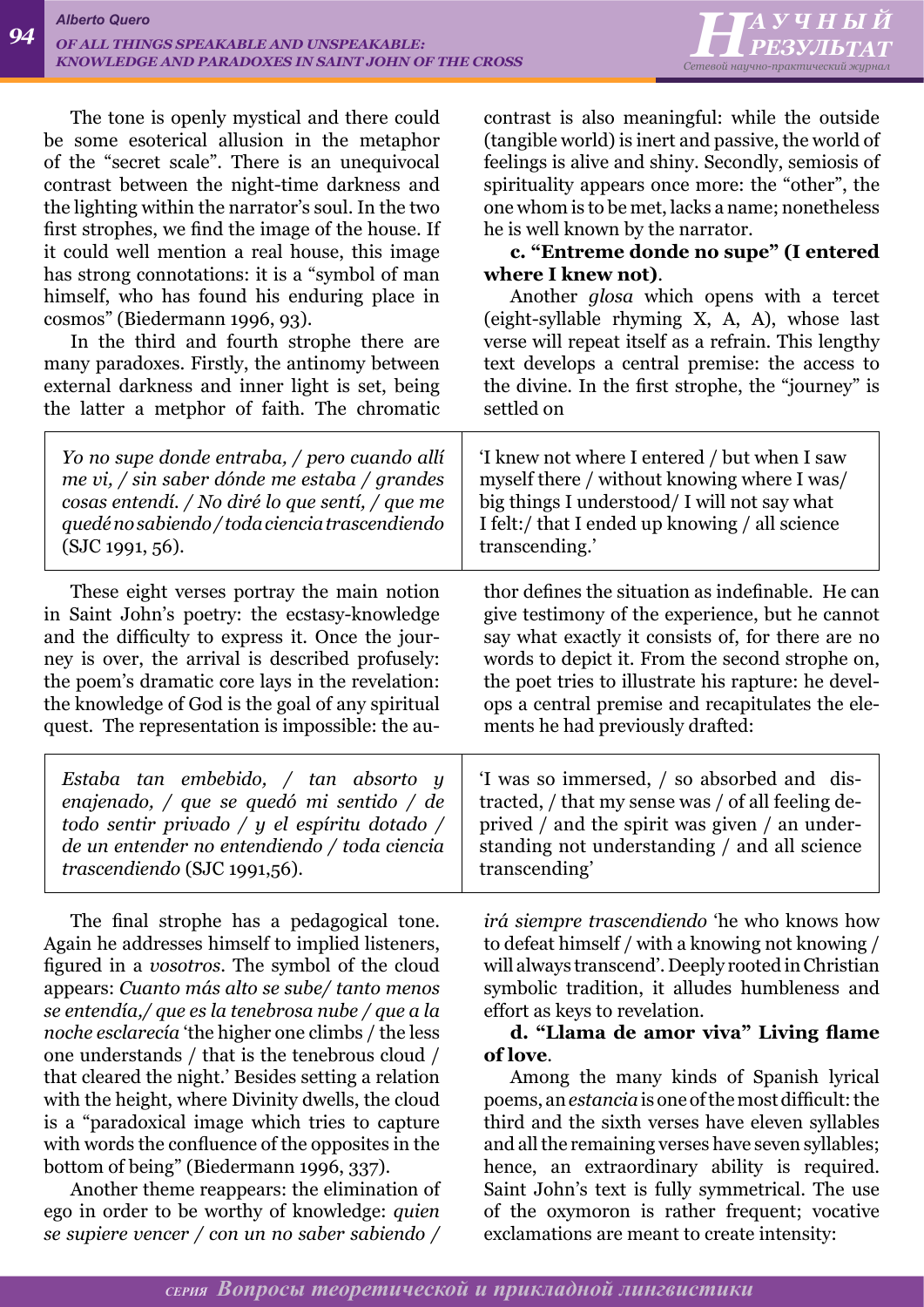

*¡Oh cauterio suave! / ¡Oh regalada llaga! / ¡Oh mano blanda! ¡Oh toque delicado! / que a vida eterna sabe / y toda deuda paga. / Matando, muerte en vida has trocado* (SJC 1991, 94).

The general tone is completely ecstatic. Once again the poet recodes the ideas of life and death. This procedure finishes in the second strophe, and from there on, all the vocatives are meta-

*¡Oh lámparas de fuego / en cuyos resplandores / las profundas cavernas del sentido, / que estaba oscuro y ciego, / con extraños primores / calor y luz dan junto a su querido!* (SJC 1991, 94).

Concepts of time and space are abolished within the text. This is explainable: for the mystic, the true unity, which is the essence of life or the essence of things, will only be perceived when he discovers the interrelations between time and space and transcends them. Such goal can only be achieved by a shift in the level of consciousness, and not through scientific and intellectual ways (Spavieri 2005, 50). According to the author, ecstasy is awareness and vice-versa. Everything mixes in a single cluster, the union with God.

#### **Conclusion**.

Saint John's poetry tries to represent transcendence, even *in absentia*; this appears to be impossible, but it is not. If Saint John´s poems are not always perfect in rhyme and structure, they always are composed with great knowledge of the Spanish language, and show the author's poetic abilities. That is how we discover the writer's mystical philosophy and how it matches his poetic creations. Firstly, by reading these texts we can infer his theory of ascesis: (1) There is an unsolvable opposition between earthly life and spiritual life. (2) Man is confined –although only temporarily- to the material world; the impossibility of immediate access to the presence of God is the greatest conceivable pain. And (3), through persistent spiritual exercises, the devout soul can eventually meet God.

Secondly, we realize that Saint John's poetry is founded on the ascesis. However, the poet's predicament is not spiritual, but expressive. He admits he cannot describe adequately the situations he witnesses, so the impossibility to signify transcendent realities becomes the very core of his works. This amazement has two basic features: (1) Uselessness of sensorial perception and a disdain towards rationality. And (2), joyful acquisition of a complete but ineffable wisdom.

'O soft burning! / O delicious wound! / O smooth hand! O delicate touch!/ that tastes like eternal life and all debts pays. / Killing, death in life you have swapped'

phors which emphasize the euphoric tone. Unlike "Tras un amoroso lance," in this poem, the author reconsiders the traditional association between blindness, darkness and ignorance:

'O lamps of fire! / in whose splendors/ the deep caverns of sense, / that was obscure and blind / with strange delights / heat and light have, next to the loved one'

Consequently, Saint John's poetry generates a paradoxical semiosis: its meaning lays not in what is said but in what is not. In fact, these texts do not define "positively" what the author experienced, but exactly its antonym: the unutterable and the subsequent astonished pleasure. The process of signification follows an inverse direction, one which is on the very edge of common logic; it is, however, completely valid for the mystic. This leads to the "essential hypothesis" Fabbri (2004) proposes: one must not think there are objects but things: "organic arrangements of shapes and substances." Then, the text cannot be dismantled in minimal semiotic units; instead, one must create "universes of articulated meanings" in order to reconstruct specific sense organizations within those universes (Fabbri 2004, 41). And this is what has happened here: just like silence is vital for music, the author shows us that the unspeakable has a place in literature, for there are some realities which are very meaningful but cannot be described accurately: spiritual matters can only be explained through paradoxes… which is a paradox in itself. The "degree zero of writing" (Barthes 2005, 79) would be the one which sums the total content of the words and allows them to be received as something absolute but accompanied by all its possibilities. But perhaps Saint John inaugurates the *infinite* degree of poetry: if the poetic word has an unexpected form, "like a Pandora's box where all language categories appear from" (Barthes 2005, 179), then Saint John's poetry is infinite just because it runs out of words: states of the soul and invisible realities are so extraordinary that art lives on the very edge of feasibility. Its beauty is the writer's own amazement before what his soul can comprehend, but his speech cannot describe.